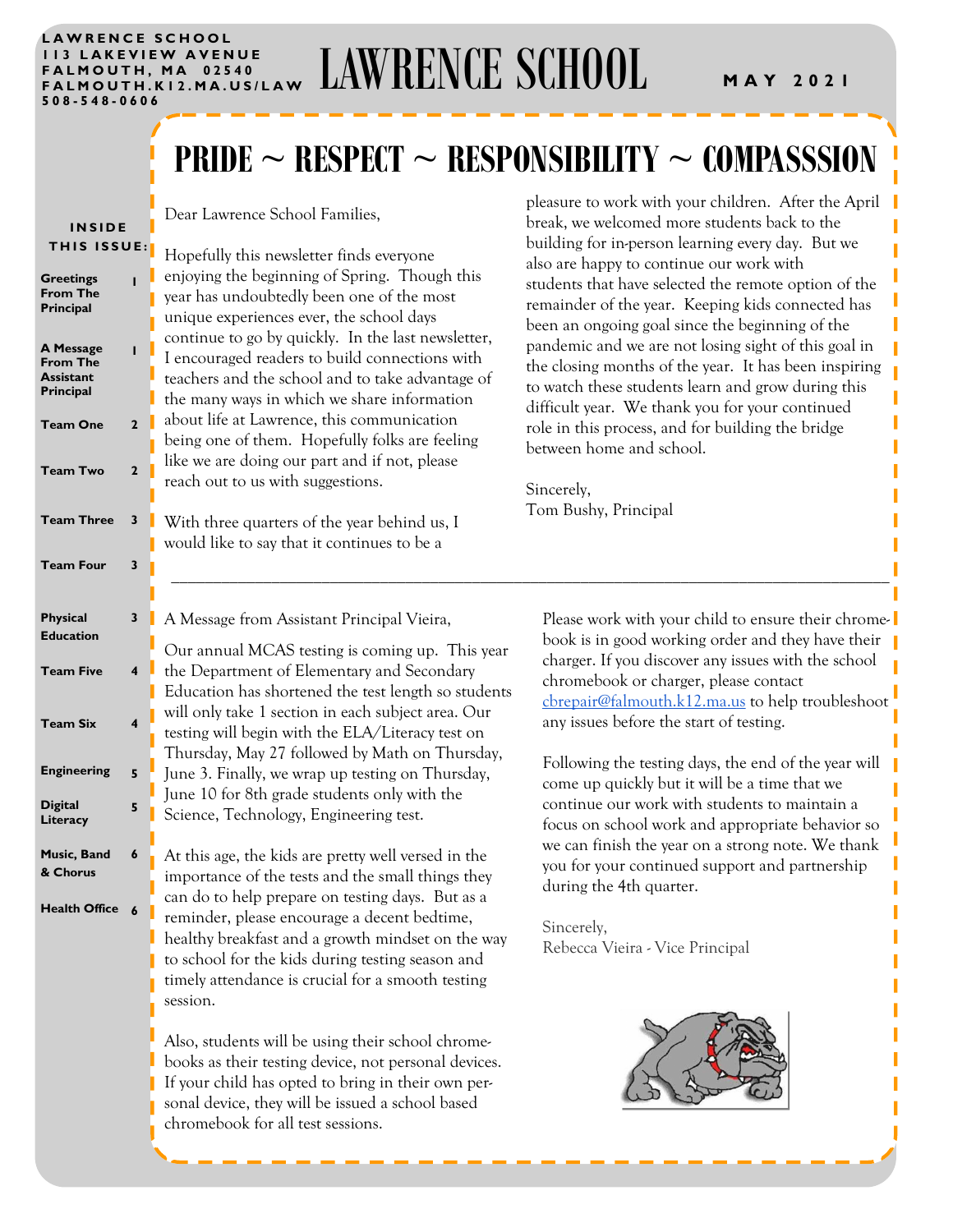Spring is finally really here! Birds are singing and winter coats are stowed. It is great to see and hear so many of our students back in school. They do have voices and they are using them! Congratulations to Aliyah, Kennedy, Rima, Hannah and Lily for their winning entries in the Quills and Quotes poetry contest. Well done! Look for their video presentations in the future. Also, a big shout out to the Team 1 No Guff winners, elected by their peers: Rima, Nathaniel, Ryan, Belle, and Brooke.

Why does an author use supernatural elements to tell a story? This is our overarching question in English as we will continue with our Science-Fiction Fantasy unit. We will read and discuss our companion books along with a project. As we read, we will incorporate activities around characterization, conflict and

It's so hard to believe that we are in the final stretch of the school year!

Here are a few quick notes about what each class is up to;

In English class, Ms. Johnson's students are focused on working on their narrative writing skills. Students will have the opportunity to create an original science fiction story or create a new ending for one of the stories we have read. They will also be working on persuasive writing using the METAL format and if time allows, they will do a poetry unit.

In Ms. Cruse's science class students are wrapping up with energy and moving on to study ecosystems as the year concludes.

# Team One News

theme. We will end the year with non fiction and poetry.

In math, we will begin the Geometry Unit. Students will be learning about angle relationships, area, volume and surface area.



In social studies we will be continuing our Ancient Greece Unit. The students will be exploring the architecture, philosophers and the achievements of Alexander the Great. We will be

### Team Two News

In social studies students are exploring Classical Greece. Right now they are entrenched in the stories and mythology of the Ancient Greek fables. Before the end of the year they will travel to Ancient Rome in preparation for grade 8.

And finally, Mrs. Mulvey's math students completed their probability and statistics unit and are starting geometry. This is a large unit as they will learn about angles and triangles and how to find area, perimeter, surface area and volume of 2 and 3 dimensional figures.

We are very pleased at the way team 2 has stepped up the challenges of this year. Students have been working hard and communicating with their teachers wrapping the year up by diving into Ancient Rome!

In science, hopefully the weather will cooperate and we will have plenty of opportunities to collect field data using the vernal pool. Specifically, we will learn about water chemistry and population sampling. Time to put on the waders and boots and study nature! We will continue to study human impacts on the environment and its natural resources, followed by the role of energy in all of the processes we have studied throughout the year.

**Finally, we will have the second guest** lecture by the Harvard Museum of Natural History as we study the role of environmental changes on the changes in organism's inherited traits through 3D printed fossils on loan from the museum.

> often which is a key to their success. We know this "new normal" is tough, and it has been ever evolving. So know that your efforts are recognized and applauded, both students and parents.

> We'd like to remind families to continue to encourage their students to look at Schoology and PowerSchool. The work that your students will complete can be found here. Just a little bit of time left in the school year, we got this!

**L A W R E N C E S C H O O L**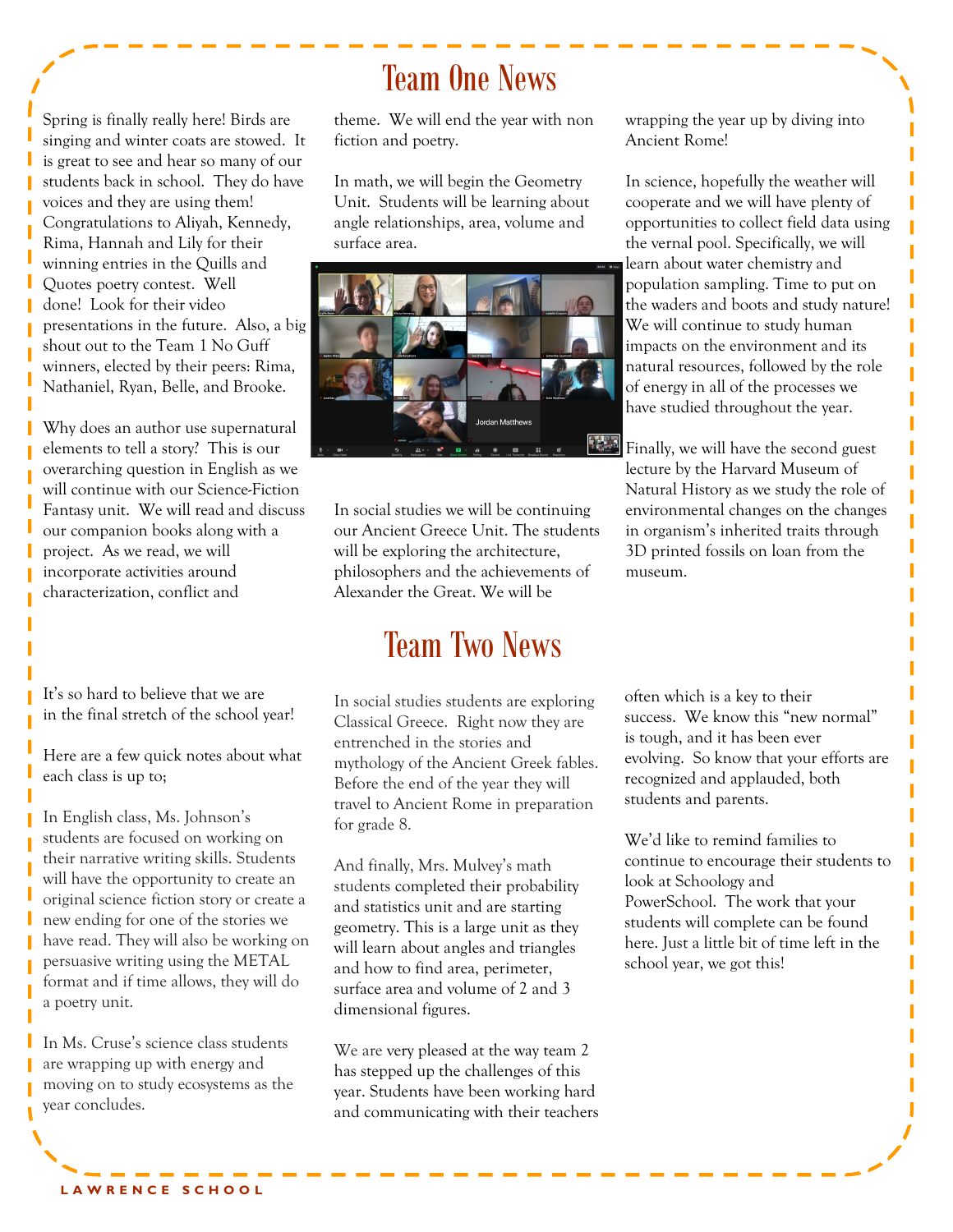### Team Three News

On behalf of the team three teachers, we hope this newsletter finds you and your family safe and healthy. We are excited to welcome many of our students back into the building and to finish off the year with success. Below you will see a brief description of your students classes during quarter three.

Social studies students explored the geography, history and culture of Australia and ancient Greece during the third term. Students practiced their writing and analysis skills as they worked to answer essential questions about the curriculum. Students used a variety of technical tools to help foster engagement during remote learning weeks and we used different types of group discussion strategies to get the kids working together to discuss and investigate the material. We will finish off the year in ancient Rome!

Math students have been working diligently to prepare for the math

I

As our team is now into the final quarter of the year, team 4 teachers are excited to see classrooms fill up with the return to in-person learning. For the latest news, please continue reading the principal's and superintendent's weekly messages. Also, please continue to monitor Powerschool to check up on your child's progress.

Team 4 teachers have been hard at work covering a bunch of subjects. In Ms. Smith's science classes, students are wrapping up their study of biology and evolution. They have focused on the changing of species, artificial selection and how humans have altered genetic traits.

Math classes with Mrs. Mitchell will move from slope to a study of parallel

MCAS testing. Students studied mean, median and mode and sampling and will be moving into a geometry unit. We will also be working on coordinate planes and graphing linear equations.

During quarter 3 in science, we finished our Earth Systems Unit. In this unit the students discovered how matter on Earth changes while continuously being recycled over time. Some of the specific cycles we explored were the rock cycle, the water cycle, the carbon cycle and the phosphorus cycle. We concluded the unit by discussing how these cycles interact with each of Earth's spheres. For quarter 4, we are completing a unit on human population growth, our impact on the availability of natural resources and the consequences of our actions on the environment. We will then explore energy and heat transfer and finally concluding the year looking deeper into ecosystem interactions.

# Team Four News

lines and Pythagoras' theorem. Do your still remember that formula?

In English classes, Mr. Sullivan finished up Fredrick Douglass' autobiography and is preparing to tackle Shakespeare. He plans to turn classrooms into the Globe Theater and act out the classic, A *Midsummer Night's Dream.* 

Mr. Tribou's civics classes have finished the branches of government and their roles and will begin discussing significant Supreme Court cases in history.

Finally, the team would like to thank parents for their continued support and we look forward to a strong end of the year.

In ELA, the students continue to improve their writing skills through narrative writing. During quarter 3, we worked on writing a narrative using descriptive words to create setting and mood/tone. We are currently wrapping up our science fiction/fantasy short story unit and will begin working on an science fiction/fantasy independent book project that focuses on supernatural elements and how they reveal a theme or universal message. Students will have the option to do either a visual, audio, or written project about their chosen book. After that, the skills we will be focusing on are: character, conflict and theme.



The PE/Health staff will be continuing modified games and activities that practice best social distancing practices and minimize sharing of equipment.

All classes will be outdoors from here on out, weather permitting. Please bring acceptable attire for movement while outside.

Health topics will be moving from decision making and peer pressure to a focus of drugs and alcohol and sexual education in the upcoming weeks. Please email your student's teacher with any questions.

Go Bulldogs!

#### **P A G E 3**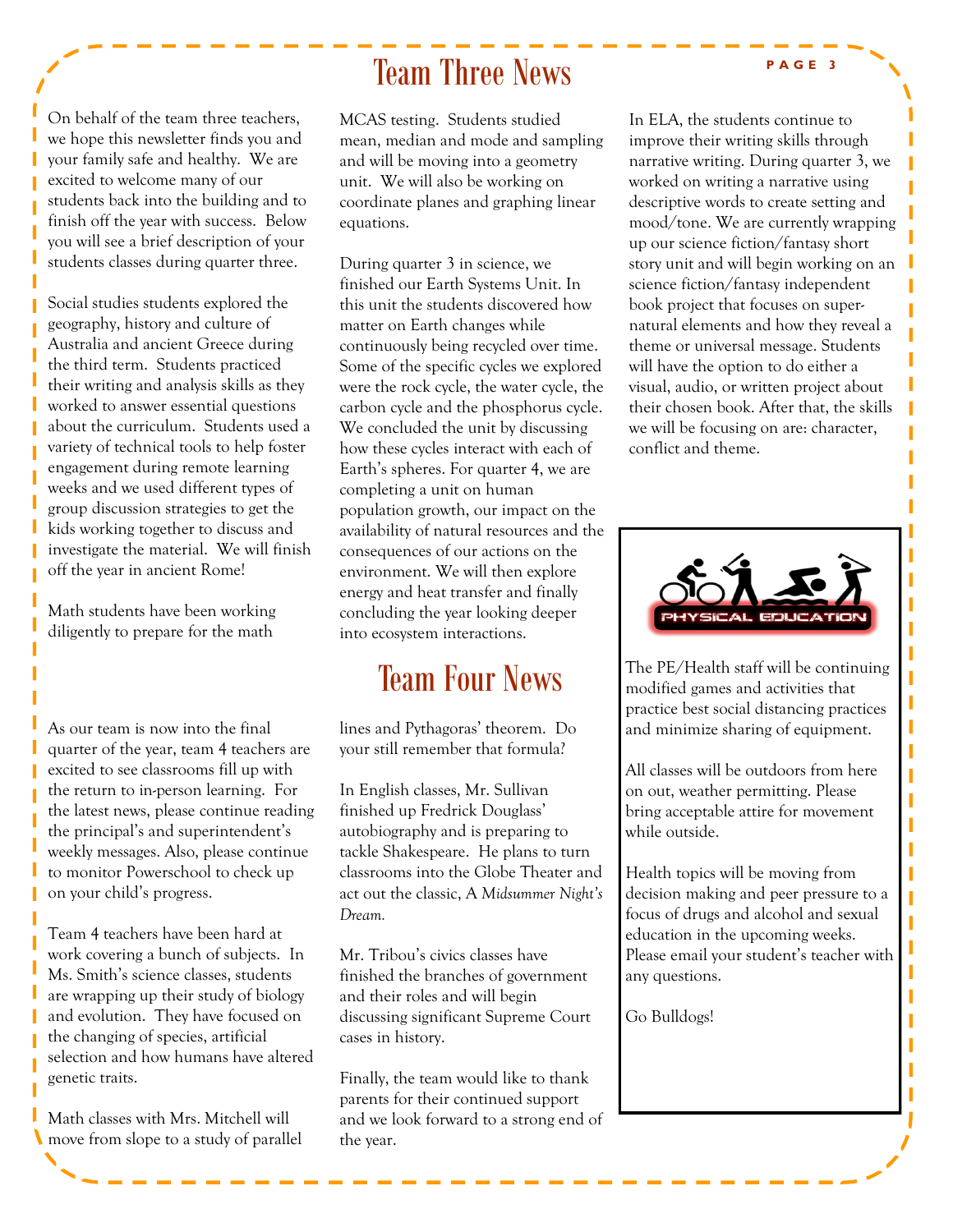In math, quarter 3 was all about equations in math class! Students seemed to enjoy solving equations and solving systems of equations much more than working with slope! In quarter 4 we will be entering our geometry portion of 8th grade and we will be learning pythagorean theorem and angle relationships. Can not wait to finish out the year strong and have some more fun while learning math!

П ī

ſ

ſ

Г

Quarter 3 for Science delivered us back up into our labs! This was a great opportunity which allows us to have more hands on experiences that utilize our lab space. Quarter 3 was all about Inheritance, Genetics and Evolution. We explored why and how organisms change over time by both natural and artificial selection. We finished up with a guest speaker from OPAK (Ocean Protection Advocacy Kids) and we will start quarter 4 speaking with Richard Primack,

In civics with Mr. Thomas, by now your child should be a Constitutional scholar. They should understand how the three branches of government work together and are checked by one another. We have played numerous role playing games to simulate what it is like to be President, a member of the Congress and a citizen deprived of his or her liberties. I'm proud of how hard the Team 6 students have worked despite this bizarre year!

In science classes, team 6 students completed our look into the world of Biology. They have explored DNA structure, protein synthesis, genetic mutations, reproduction, genetics and heredity and finally evolution and natural selection. Wow! Lots of fascinating and exciting topics! This

### Team Five News

author of Walden Warming. Our final lap at Lawrence in will lead us into Earth's place in the universe, seasons, weather and climate change. We will be investigating how human activities have many different effects on the planet and finally, we will end the year learning about Forces and Motion.

Happy Spring everybody! The majority of the third quarter in social studies class has been spent identifying and analyzing the three main branches of the national government, as stated in the U.S. Constitution. Students have completed numerous activities learning about the varying roles/responsibilities of the Legislative, Executive and Judicial branches, with an emphasis on their interaction amongst each other through the systems of checks and balances. We've also taken minor reprieves from the curriculum to complete research and creative assignments celebrating both Black History

### Team Six News

spring we will begin to investigate Earth's place in the universe. I'm excited to see more in-person faces! As always, it has been a pleasure to see our students persevere in this wacky environment.

English classes have finished up our unit on *Narrative of the Life of Frederick Douglass* and students worked on an essay about what modern Americans continue Douglass' legacy today. Although they were writing in the regular METAL format, students got very creative with their writing, so keep your eyes out for a sort of "museum of great writing" in an upcoming email from me! In quarter 4 we are moving into Shakespeare's Midsummer Night's Dream - finally, a text with no death or destruction!

Month in February and Women's History Month in March. Both instances presented kids with the opportunity to further learn about these important groups while fostering discussion about ways in which to continue honoring and celebrating all groups of people.

English students have read three class texts so far this year, Animal Farm, The Narrative of the Life of Frederick Douglass and Twelve Angry Men. Now the students are going to write a speech using Rhetorical Devices to express their ideas and passions about a topic of their choice. In discussions of themes, the students are aware of many issues that are present in society today and they will have the opportunity to make inquiries about an issue or topic and express their thoughts in their speech. I will culminate the speeches and publish a shared document.

In math class we're finishing up Pythagorean Theorem and is about to start their study of transformations and then move onto angles. Both of the upcoming units are very visual and are Geometry units. The students have been very engaged and working hard!

Algebra 1 class is in the midst of factoring, the most important skill of Algebra 1. After we finish factoring we will be applying our skills in our quadratics unit which brings back almost every other skill we have learned so far this year!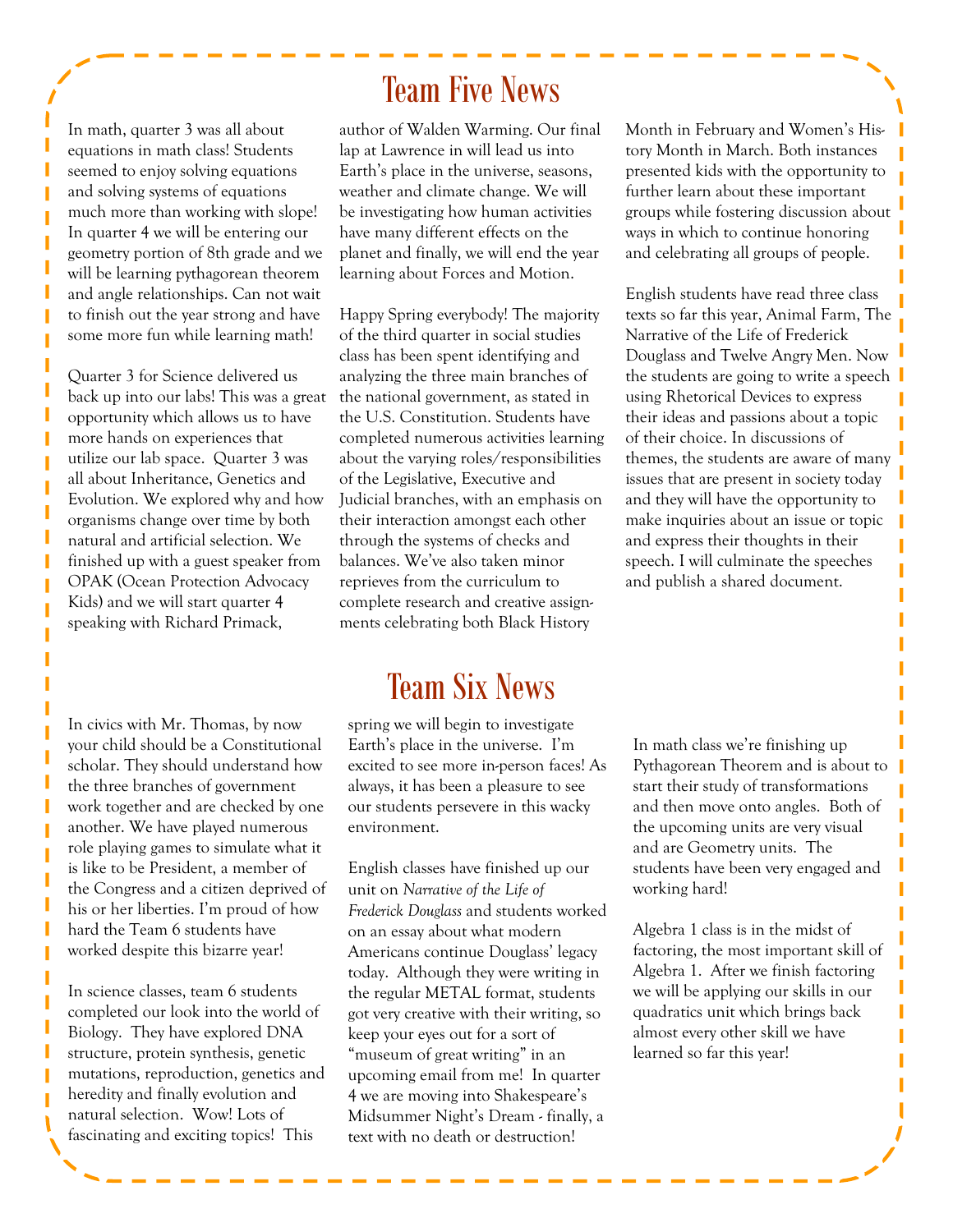Ï

In 7th grade engineering, Team 2 students began the engineering trimester by learning about the engineering design process. We looked at many examples of engineering and innovation from different areas of our lives and analyzed how engineers used science and math to arrive at their solutions.

Now students are using the design process to solve several challenges as we go on an imaginary mission to Mars. Students have already discussed the difficulty of space travel and designed Mars Mission patches while learning to identify the criteria and constraints of a problem. Then they launched themselves into space using catapults, while also learning about the importance of iteration.

Next, students will be learning to design for a specific user by creating

# Engineering

board games for each other to play on the long journey to Mars. We will finish up the course exploring systems engineering as we design and race Mars rover vehicles and build Mars colonies.

In 8th grade engineering, team 5 students began their engineering adventures by exploring the engineering design process, which included discussions about how important failure is when it comes to improving designs and finding solutions to problems. Students also designed, built and tested flying paperclip devices that would stay in the air as long as possible before hitting a target on the ground. We have also seen how art-design and engineering are often compatible and through this lens, students had the chance to create a well balanced spring inspired Calder-Mobile!

In our second unit the focus will be on structures and materials. Even though we can't use the wood shop for bigger projects, we will individually work with smaller scale hands-on projects. For example, recently tested the forces of compression and tension in our Leaning Tower of Spaghetti project. In addition, we will virtually explore both small and large engineering projects from around the world and get the chance to digitally invite a couple of real life, local engineers

Like Lawrence School on Facebook! Stay connected with all the current events and happenings going on!



In 7th grade DLI, students recently completed lessons in the problemsolving process (define, prepare, try, reflect),

which included an exercise in building 2 iterations of a paper tower. The goal was to build it as tall and sturdy as possible and improve the design between the 2 iterations.

As problem-solving is the basis for computer coding, students will be

applying these skills for the rest of the trimester as they focus on learning HTML and CSS coding languages to create their own web page on a topic they choose.

Digital Literacy & Innovation



In 8th grade DLI, students began the Computer Science Unit directly after April vacation. Team 4 students will be building skills in JavaScript in order to create an interactive animation as their final project.

What's great about the Code.org CSD curriculum is that students can work at their own pace within the lesson and can choose the practice exercises and challenges based on what they need more of or have an interest in. Through these authentic, hands-on applications, students are gaining confidence in coding and learning that it can be used as a means of self-expression.